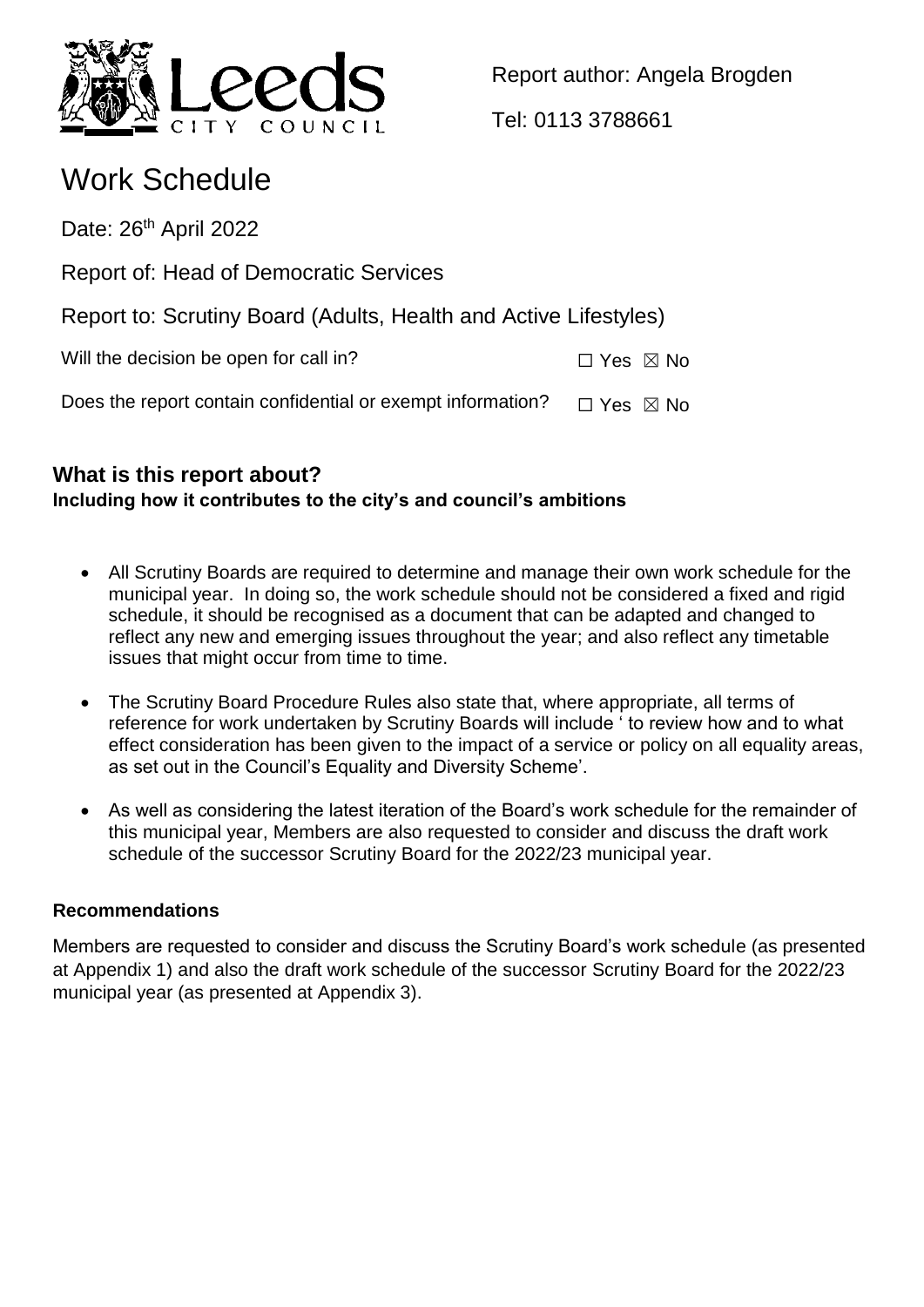### **Why is the proposal being put forward?**

- 1. All Scrutiny Boards are required to determine and manage their own work schedule for the municipal year and therefore the latest iteration of the Board's work schedule for the remainder of the municipal year is attached as Appendix 1 for Members' consideration.
- 2. The latest Executive Board minutes from the meeting held on 16<sup>th</sup> March 2022 are also attached as Appendix 2. The Scrutiny Board is asked to consider and note the Executive Board minutes, insofar as they relate to the remit of the Scrutiny Board; and consider any matter where specific scrutiny activity may also be warranted.

### Developing the work schedule

- 3. When considering any developments and/or modifications to the work schedule, effort should be undertaken to:
	- Avoid unnecessary duplication by having a full appreciation of any existing forums already having oversight of, or monitoring a particular issue.
	- Ensure any Scrutiny undertaken has clarity and focus of purpose and will add value and can be delivered within an agreed time frame.
	- Avoid pure "information items" except where that information is being received as part of a policy/scrutiny review.
	- Seek advice about available resources and relevant timings, taking into consideration the workload across the Scrutiny Boards and the type of Scrutiny taking place.
	- Build in sufficient flexibility to enable the consideration of urgent matters that may arise during the year.
- 4. In addition, in order to deliver the work schedule, the Board may need to take a flexible approach and undertake activities outside the formal schedule of meetings – such as working groups and site visits, where necessary and appropriate. This flexible approach may also require additional formal meetings of the Scrutiny Board.

# Developments since the previous Scrutiny Board meeting

*Publication of the final report of the independent review (known as the Ockenden Review) of maternity services at the Shrewsbury and Telford Hospital NHS Trust.*

- 5. The Ockenden Review into the Shrewsbury and Telford Hospital NHS Trust maternity services spans the period from 2000 to 2019 and was commissioned by the then Secretary of State for Health Jeremy Hunt MP at the end of 2016. Donna Ockenden was asked to lead the review, then comprising of 23 families, in the summer of 2017.
- 6. This [final report](https://www.gov.uk/government/publications/final-report-of-the-ockenden-review/ockenden-review-summary-of-findings-conclusions-and-essential-actions#executive-summary) was published on 30<sup>th</sup> March 2022 and follows on from the [first report,](https://www.gov.uk/government/publications/ockenden-review-of-maternity-services-at-shrewsbury-and-telford-hospital-nhs-trust) which was published in December 2020. It builds upon the first report, emphasising the importance of progressing the identified local actions for learning (LAfL) and immediate and essential actions (IEAs) to be implemented at the trust and across the wider maternity system in England. However, it also identifies a number of new themes to be shared across all maternity services in England as a matter of urgency to bring about positive and essential change.
- 7. In March 2021, the Adults, Health and Active Lifestyles Scrutiny Board had received a report on women's health in Leeds, which included a focus on maternal health and referenced the work being undertaken by the Maternity Strategy Programme Board to refresh the Leeds Maternity Strategy based around five key priorities (Preparation for parenthood; Personalised care; Perinatal mental health; The maternity reconfiguration; and Reducing health inequalities).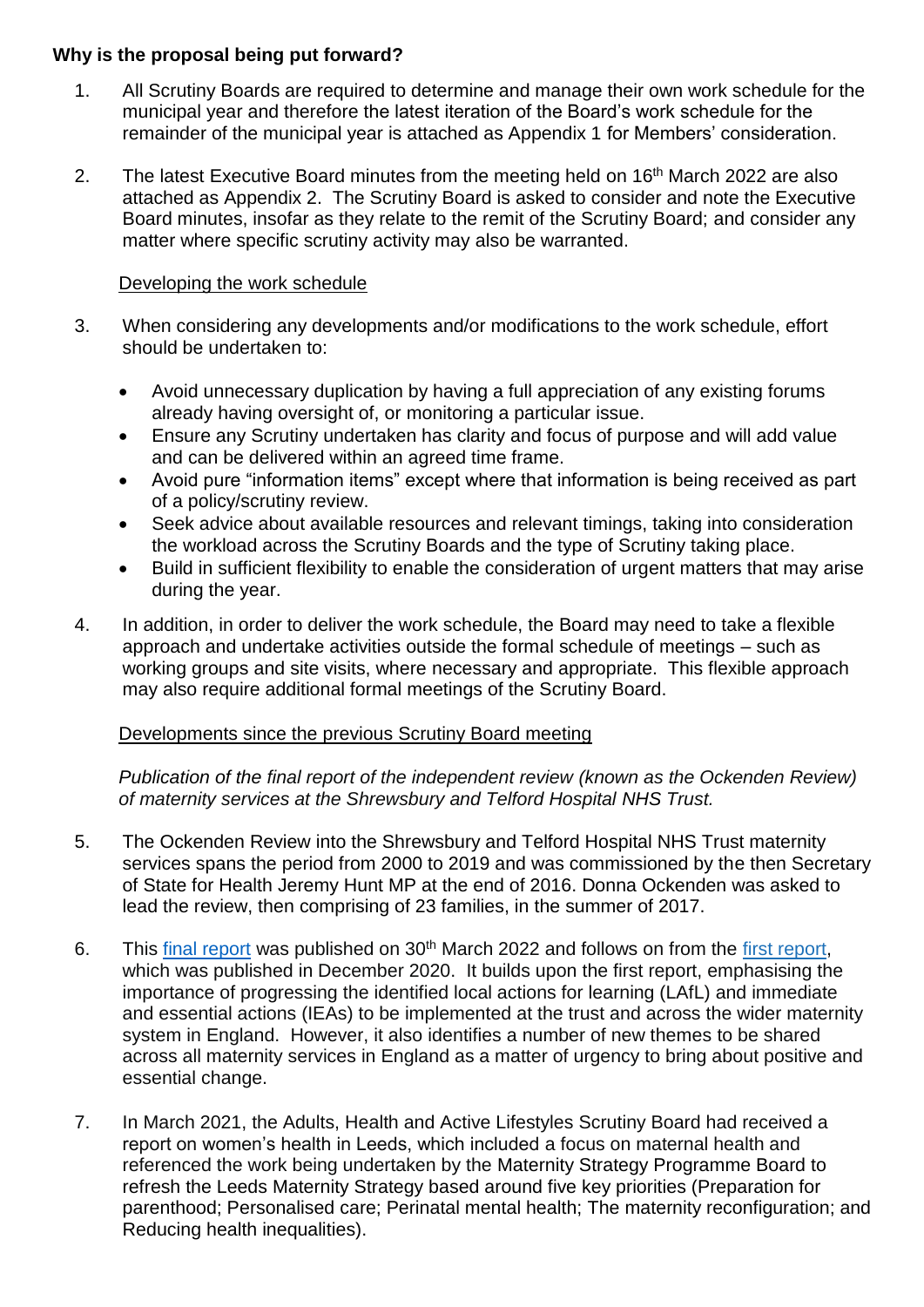- 8. During this same meeting, the Board had also considered a report on the Leeds Fertility IVF service which included proposals to explore and test the market for opportunities to grow and sustain the service in light of a changing competitive market in Leeds.
- 9. The Chair therefore feels it would appropriate and timely to recommend that the successor Scrutiny Board utilises its July 2022 meeting to receive a report on maternal health provision in Leeds to include an update on the Leeds Maternity Strategy work; the current position of the Leeds Fertility IVF service; the implications of the Ockenden Review findings and how any recommendations are being taken forward across the local maternity system in Leeds.

#### Developing the work programme for the new municipal

- 10. Scrutiny Boards are subject to an annual review and appointment process as part of the overall governance arrangements presented and agreed by Council at its annual meeting each year.
- 11. As such, Scrutiny Boards have tended to adopt different approaches to planning for the new municipal year and providing a 'handover' of issues to be considered by the appropriate and newly constituted Scrutiny Board. Linked to this, a draft schedule of planned meeting dates for the 2022/23 municipal year has been provided (see Appendix 3). This draft work schedule also includes known items of scrutiny activity, such as performance and budget monitoring, as well as other identified areas of work that the Board has already recommended for the successor Scrutiny Board to pursue in the new municipal year.
- 12. In agreeing to recommend any specific matters for consideration by the successor Scrutiny Board, members should recognise the future work schedule will:
	- Become the responsibility of a successor Scrutiny Board (subject to the arrangements agreed by Council in May 2022).
	- Remain flexible and adaptable to reflect any new and emerging issues or changing priorities identified in the new municipal year.
	- Need to reflect any timetabling issues that might occur from time to time.
- 13. Nonetheless, setting out proposed meeting dates and a draft work schedule for the new municipal year will provide a foundation that will not only help with the initial planning for next year's Scrutiny Board, it also has the potential to help with planning the work programme in the longer-term.

# **What impact will this proposal have?**

| <b>Wards affected: All</b>        |       |     |
|-----------------------------------|-------|-----|
| Have ward members been consulted? | コ Yes | コNo |

14. All Scrutiny Boards are required to determine and manage their own work schedule for the municipal year.

# **What consultation and engagement has taken place?**

15. The Vision for Scrutiny also states that Scrutiny Boards should seek the advice of the Scrutiny officer, the relevant Director and Executive Member about available resources prior to agreeing items of work.